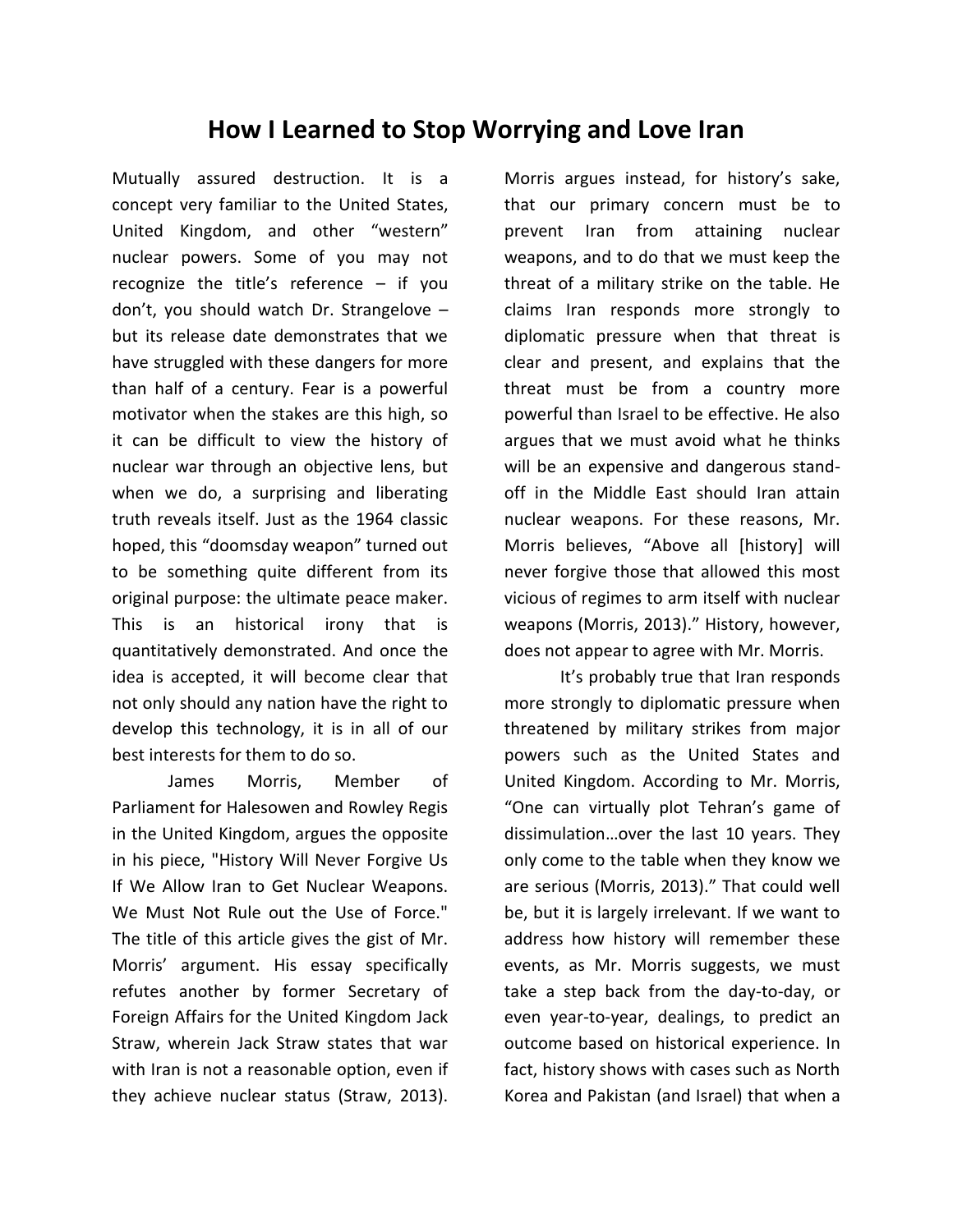state decides to develop (or steal) nuclear weapons, no sanctions or military threats will stop them. If Iran follows the same pattern, and there's no reason to think they won't, no amount of diplomatic strongarming is going to stop them from developing a nuclear weapon. Our choices reduce to two: Allow Iran to develop its weapon or stop them by force. Everything else is just posturing.

Mr. Morris argues that taking the military option off the table demonstrates "a complacency which has afflicted the British foreign policy establishment for too long (Morris, 2013)." One would expect Mr. Morris to go on to demonstrate how that complacency has led to accelerated nuclear ambitions in Iran, but instead he makes a farcical comparison to "self-flagellating nonsense [which] has led to other historical mistakes…such as the policy of appeasement of the 1930s, which failed to recognise the growing threat of Nazi Germany (Morris, 2013)." However, there are relevant dissimilarities between these situations. For one thing, Nazi Germany grew during a time before nuclear weapons. Their motivations were the last vestiges of an imperialistic era that has been replaced by an era of legally defined borders and United Nations resolutions. Iran is fighting for its voice in the modern arena, not for "breathing room." Interestingly, since the fall of Nazi Germany, many European countries have developed nuclear capabilities. I cannot say nuclear weapons are the reason, but today Europe enjoys the longest period of relative peace and economic coexistence since the Pax Romana, which indicates that these weapons have not been a detriment to peace. I cannot find any reason, based on Europe's history, to conclude that the development of nuclear weapons leads to unfavorable military outcomes. If anything, Europe's history shows that nuclear weapons lead to peaceful outcomes.

Mr. Morris' argument predicates on a single premise: "the grave danger a nuclear Iran would pose (Morris, 2013)." Mr. Morris doesn't claim that a nucleararmed Iran would be a threat to the entire world, but he does argue that Iran would pose a greater threat to our ally Israel if they made a nuclear weapon. Historical evidence, on the other hand, indicates a different probable outcome. Robert Rauchhaus, in a quantitative study published by Harvard, "Evaluating the Nuclear Peace Hypothesis: A Quantitative Approach," concludes, "The probability of major war between two states is indeed found to decrease when both states possess nuclear weapons (Rauchhaus, 2009)." Israel already has nuclear weapons. The study also concludes, "Dyads in which one state has nuclear weapons are associated with an increased chance of war (Rauchhaus, 2009)." The indicators are clear. While nuclear capabilities in the Middle East remain one sided, we face a greater chance of war. Once Iran develops their nuclear weapon, the danger will decrease. Mr. Morris, like many of us, wants to prevent war between Israel and Iran, but the methods he suggests are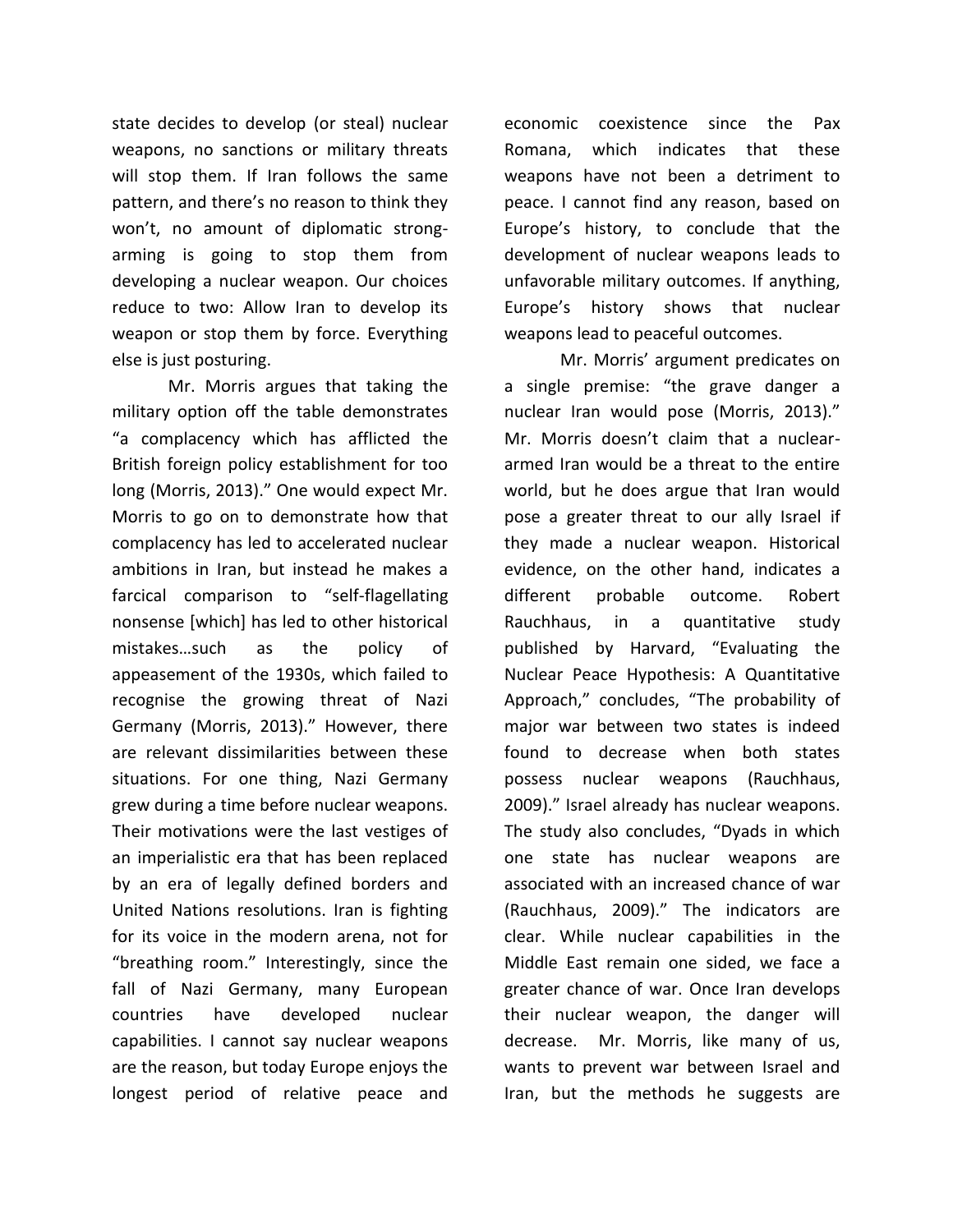shown to be associated with an increased chance for war. How will history remember that?

Mr. Morris would probably refute my last point with his next point: a nuclear stand-off in the Middle East would be both dangerous and expensive. He believes that a nuclear stand-off in the Middle East would be expensive because it would require a "huge deployment of US – and potentially [British] – nuclear firepower (Morris, 2013)." Mr. Morris fails to realize, yet again, that we no longer live in the mid-20th century. The United States and United Kingdom operate dozens of mobile nucleararmed submarines and bomber jets, and Israel possesses land-based nuclear warheads less than a continent away. Iran already stares down the barrel of the proverbial nuclear gun. He also believes such a stand-off would be dangerous, but as we now know, historical data indicate the level of danger will decrease once the nuclear equilibrium is reached. The idea of a nuclear stand-off may sound ugly, but it requires very little effort on our part and carries with it a probability for increased stability in the region. The alternative is to perpetuate the current unbalanced nuclear proliferation, which is historically shown to increase the chances for war. If our goal is a stable Middle East, as I believe is Mr. Morris', the choice is clear.

So, let's ask ourselves: why are so many eager to continue military threats toward Iran? One of the interesting points about the contention between Iran and "the west" is that, compared to our Middle

Eastern allies, Iran is more like us. Contrary to popular belief, in Iran women are able to drive, and are not required to cover their faces. The government is democratically elected. Like us, one of their most valuable assets is their strong middle class. Compare that to Saudi Arabia or Bahrain, allies of the United States, both of which are ruled by royal families who actively disenfranchise their citizens with blatantly oppressive policies. This raises the question, why are we taking the sides that we are in this conflict? More importantly, I think it demonstrates that at the most basic level, Iran's concerns are not unlike our concerns. They seek the ability to defend their country and to meet other nations on equal ground in the international arena.

Consider Iran's position. For decades, they have stared down the barrel of Israel's proverbial nuclear gun. They have engaged the United Nations, where they've been met with a coalition of nuclear-armed countries who demand they not develop the same technology for themselves. Iran understands, rightly so, that until they have their own nuclear capabilities, the west will not engage them on equal footing. I'll probably hang for this, but I think it's clear that a nuclear-capable Iran is an inevitable and preferable outcome. History, James Morris, will be best served when countries deal with each other as equals, and respect the sovereignty of every nation. Only through respect will we ever approach friendship.